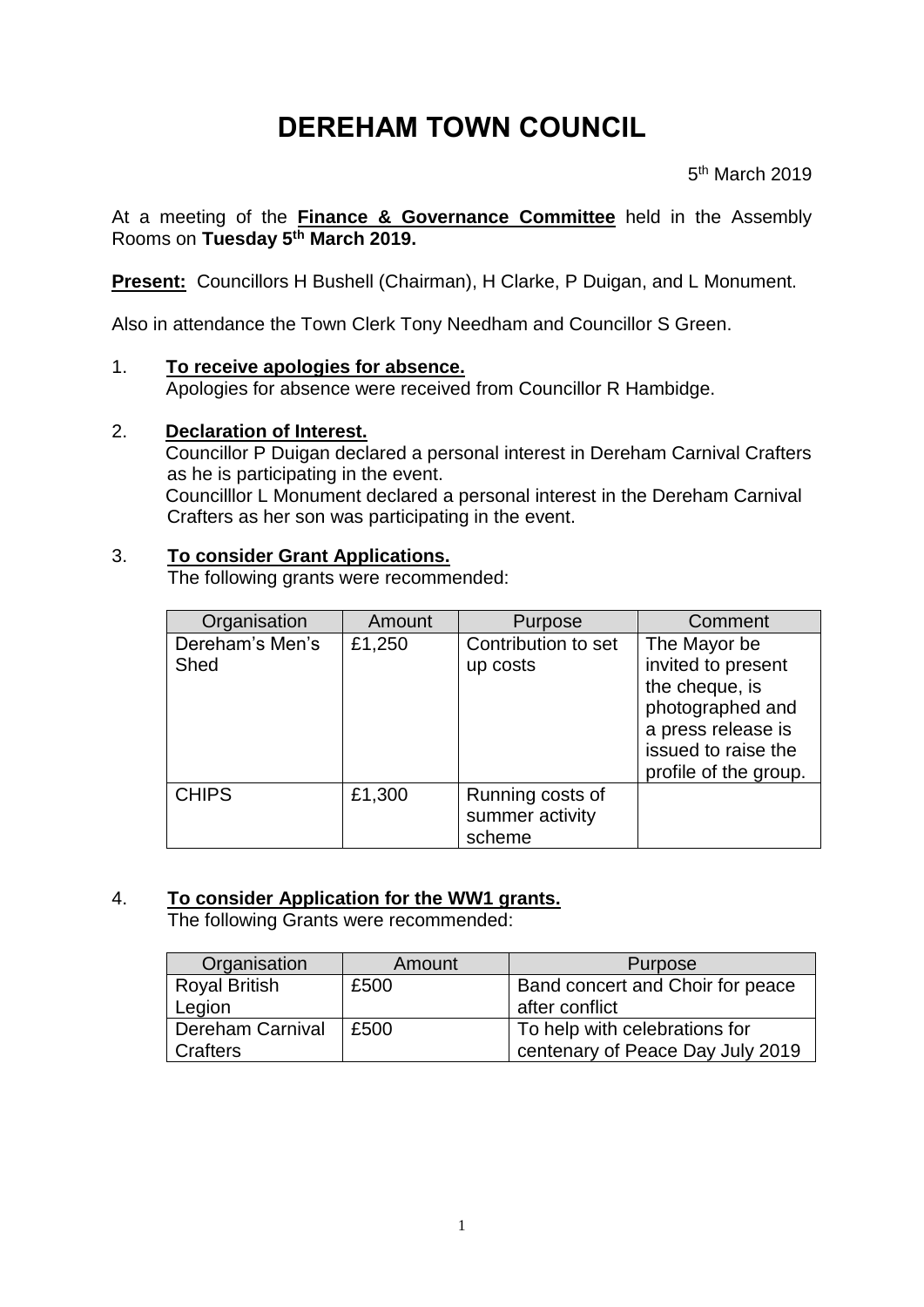5. **To review expenditure against budget.**

This was reviewed and the report on variances was reviewed and discussed.

6. **To review five year Project budget.** This was reviewed.

## 7. **To consider work on Toftwood Recreation Ground changing room.**

The Clerk explained the difficulties with the Football Foundation, that they would not fund materials if the work was being carried out by volunteer. The Clerk explained that in consultation with the football club it was felt that a separate welfare unit containing toilets and possibly a kitchen would be a better solution and existing container made weather tight and used for storage.

It was agreed to recommend that for the Toftwood Recreation Ground, that a welfare unit containing toilets and possibly a kitchen be purchased rather than refurbishing the existing changing rooms. That the existing structure be made weather tight. The welfare unit to cost less than £4,000 and £1,000 on materials to make the existing unit weather tight. The football club would do the work on the existing structure.

The Clerk would check whether this project would fit the Breckland Market Town Initiative.

# 8. **To review building repair budget.**

Questions were asked regarding the speed humps on the Neatherd and when they would be reinstalled. The Clerk reported that there had been problems communicating with the company that he had been working with i.e. not responding to emails. This was the same company that was being used for the Neatherd pond. The Clerk felt that because of the lack of interest from the company that it may be better that a new company is instructed, but this would incur some design costs already laid out with the original company. The Committee acknowledged this and felt that although it was not ideal, it may be the best way of getting the work completed.

# 9. **To receive petty cash report.**

The report was reviewed.

# 10. **To review Asset register.**

The Asset Register was reviewed and discussed.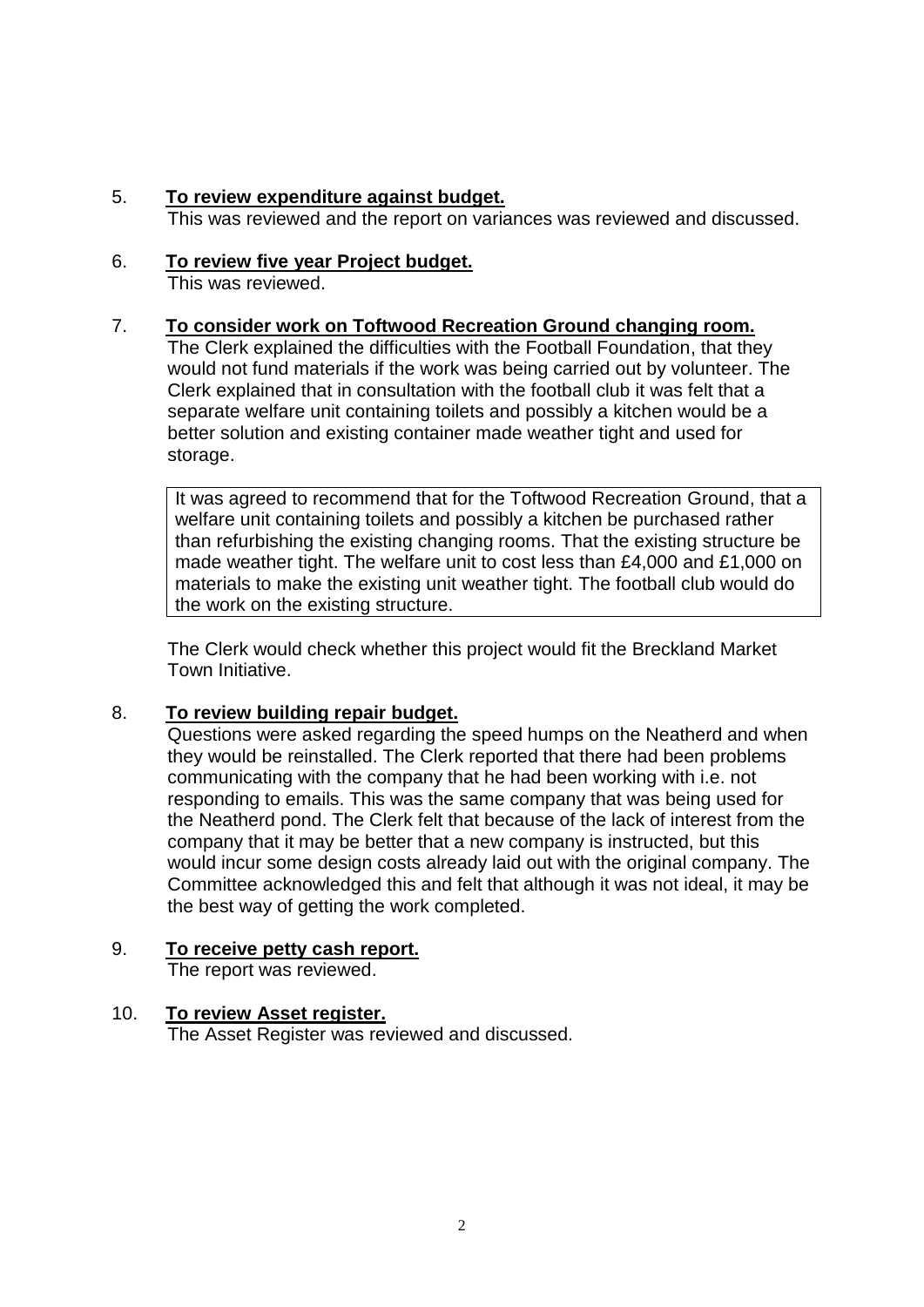# 11. **To review Insurance schedule.**

The Clerk reported that the buildings insurance valuation is based on a QS valuation carried out in 2011 with 3% added to the figure annually (this is added automatically by Zurich insurance). The insurance valuation is based on a complete site clearance and rebuild i.e. the worst case scenario. To be 100% certain that none of the buildings are underinsured the Clerk suggested that it may be prudent to ask G C Baxters to review their 2011 valuation and check that a 3% annual inflation increase on the rebuild cost over the last 8 years is a good approximation.

The committee recommended that G C Baxters be asked to review the building costs inflation for the last 8 years and to check that the 3% annual inflation assumption is an accurate approximation.

## 12. **To review Financial Regulations.**

Because the Clerk and the RFO are a combined roles, it created an anomaly at paragraph 5.2 in the Financial regulations, where the Clerk was signing off their own work.

The committee recommended that paragraph 5.2 of the Financial Regulations at the end of the last sentence should read ….'or in their absence, any such other member authorised by the council to sign'

## 13. **To consider Council representative and Civic and public events.**

The Committee discussed this item and agreed that it would be beneficial having a description of the role and expectations for the Councillor Information Pack. The description should also include details of the Mayors Allowance and the Civic budgets relevant to the role of Mayor.

The Committee discussed issues around somebody who worked potentially having difficulties committing to a large number of civic events – the committee felt that this could be managed by the extending use of the role of Assistant Mayor and this could be the previous year's Mayor.

It was felt that attending 8 civic events as a minimum would be a reasonable expectation for any Mayor and that Breckland area civic events should be the priority.

It was agreed that the Clerk would draft a description of the role of Mayor and circulate this to members of the committee for revision before bringing it to full Council for approval.